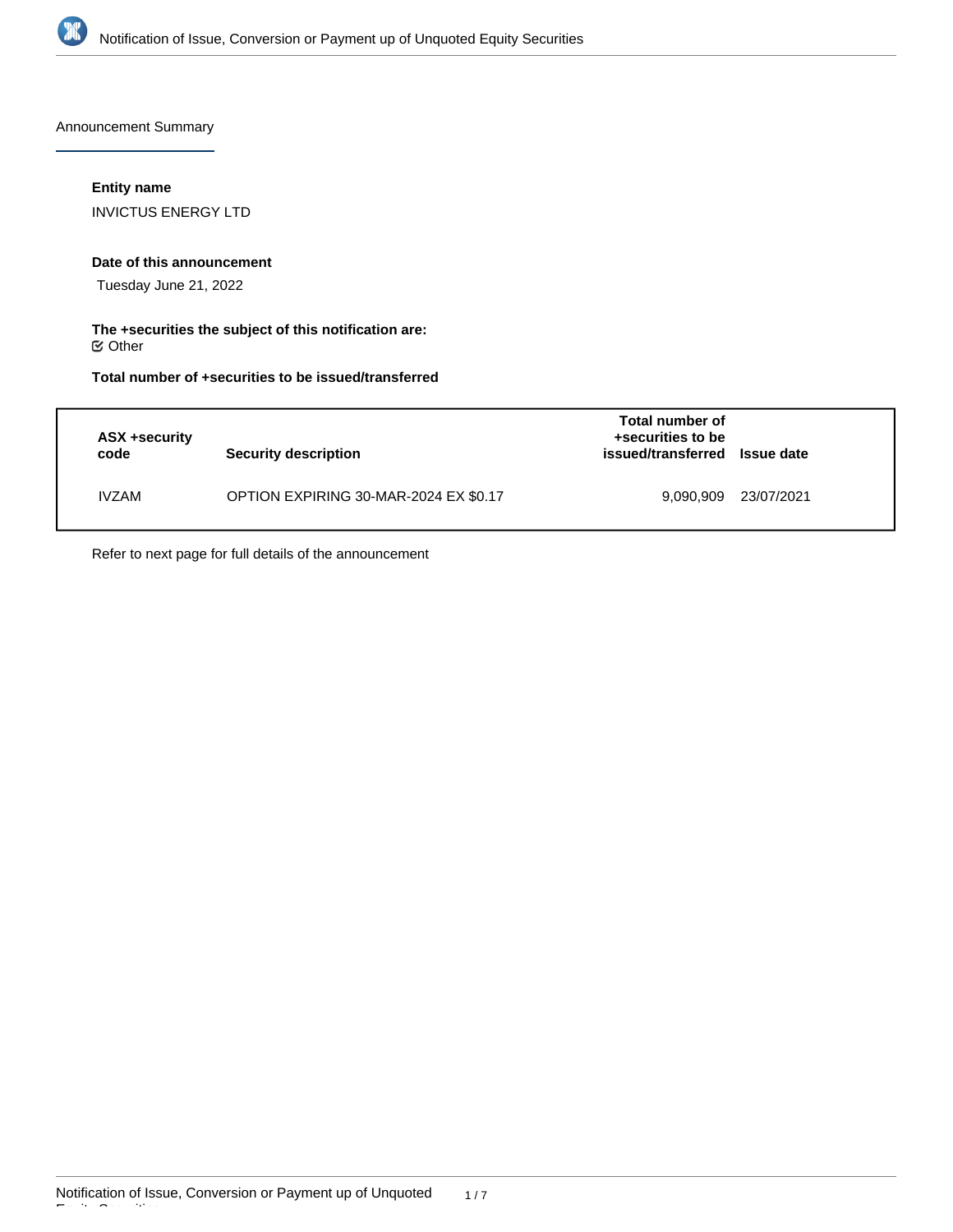

Part 1 - Entity and announcement details

## **1.1 Name of entity**

INVICTUS ENERGY LTD

We (the entity named above) give notice of the issue, conversion or payment up of the following unquoted +securities.

**1.2 Registered number type**

ABN

**Registration number**

21150956773

# **1.3 ASX issuer code**

IVZ

## **1.4 The announcement is**

New announcement

## **1.5 Date of this announcement**

21/6/2022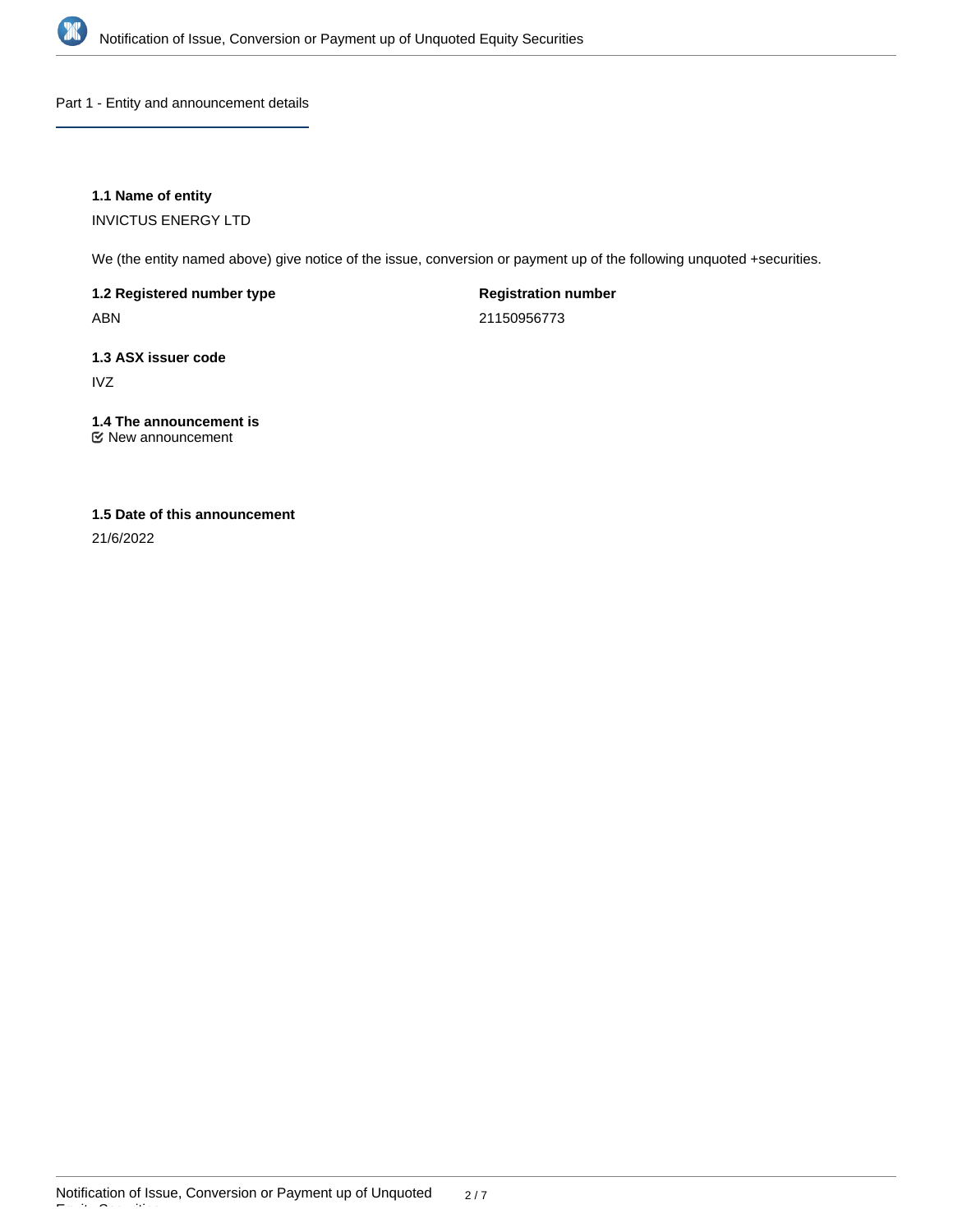

## Part 2 - Issue details

**2.1 The +securities the subject of this notification are:**

Other

## **Please specify**

Unlisted Options approved at Shareholder Meeting held 8 July 2021

#### **2.2a This notification is given in relation to an issue of +securities in a class which is not quoted on ASX and which:**

has an existing ASX security code ("existing class")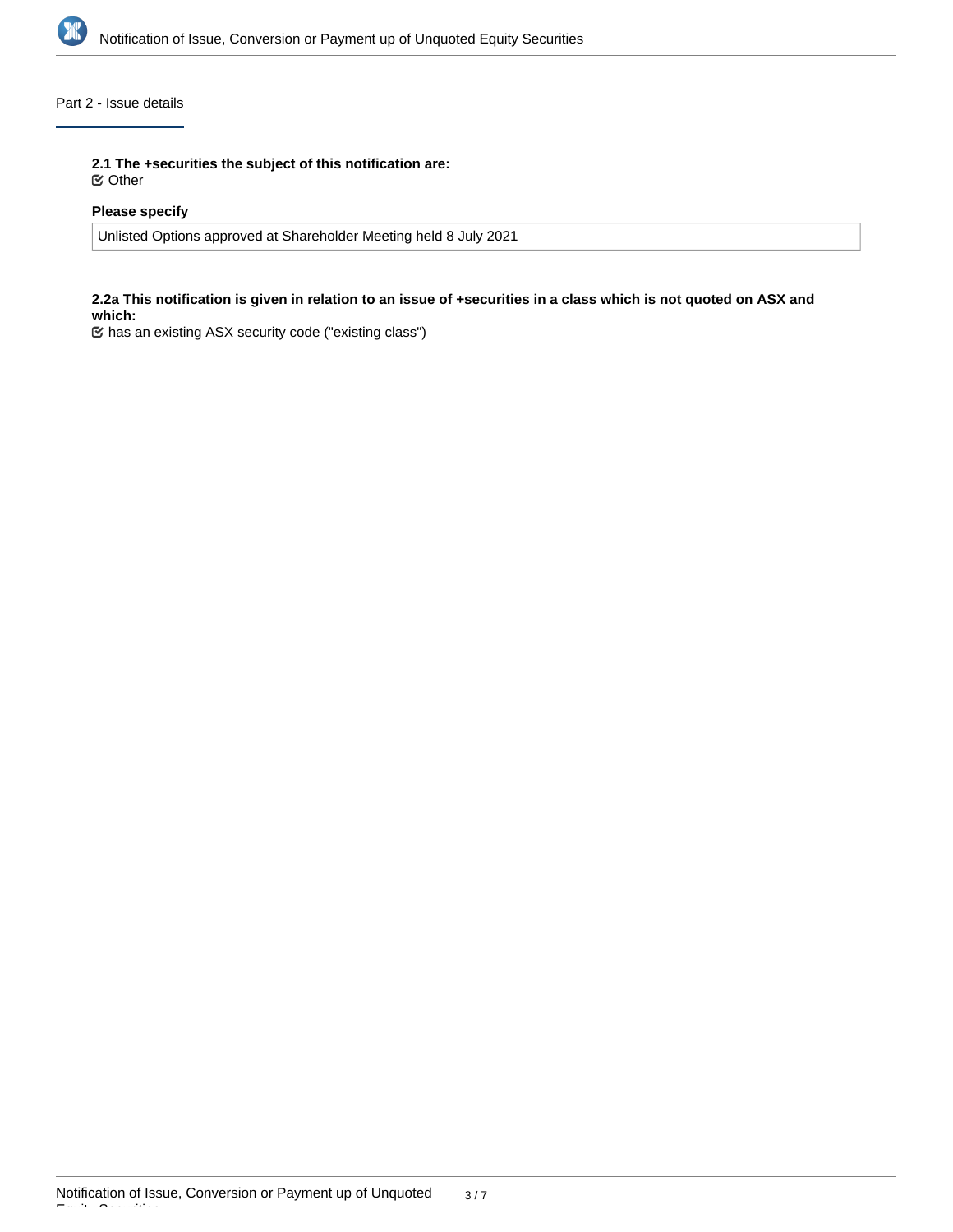

Part 3B - number and type of +securities the subject of this notification (existing class) where issue has not previously been notified to

ASX in an Appendix 3B

#### **Additional +securities in an existing class**

#### **ASX +security code and description**

IVZAM : OPTION EXPIRING 30-MAR-2024 EX \$0.17

#### **Date the +securities the subject of this notification were issued**

23/7/2021

**Will these +securities rank equally in all respects from their issue date with the existing issued +securities in that class**

Yes

#### **Any other information the entity wishes to provide about the +securities the subject of this notification**

Unlisted options part of Broker Mandate for Capital Raise announced in March 2021

**Please provide any further information needed to understand the circumstances in which you are notifying the issue of these +securities to ASX, including why the issue of the +securities has not been previously announced to the market in an Appendix 3B**

Issued for services provided by PAC Partners as part of Capital Raise announced March 2021 and approved by shareholders at 8 July 2021 meeting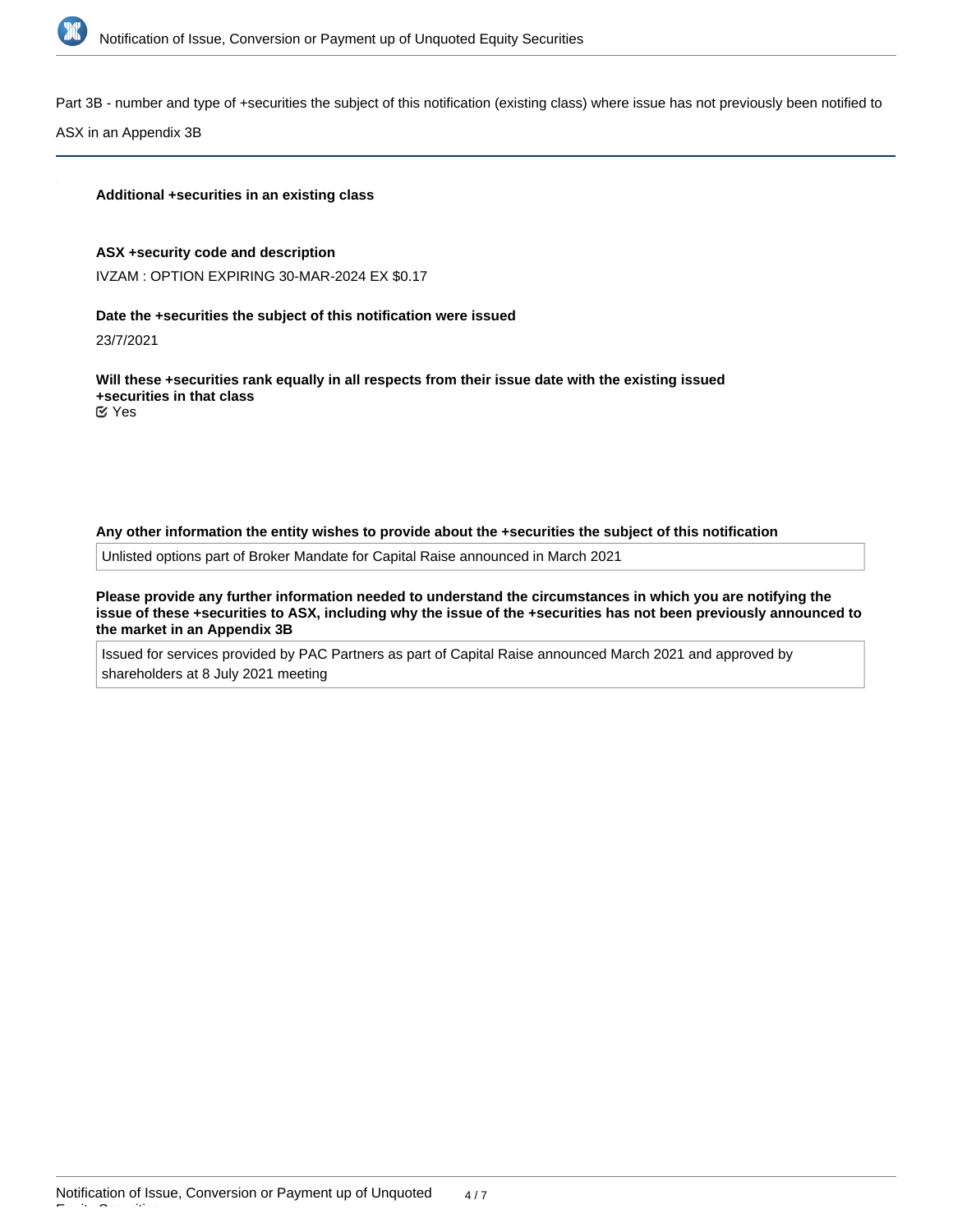

Issue details

### **Number of +securities**

9,090,909

**Were the +securities issued for a cash consideration?**

No

## **Please describe the consideration being provided for the +securities**

Issued for services provided by PAC Partners as part of Capital Raise announced March 2021 and approved by shareholders at 8 July 2021 meeting

## **Purpose of the issue**

To pay for services rendered

#### **Additional Details**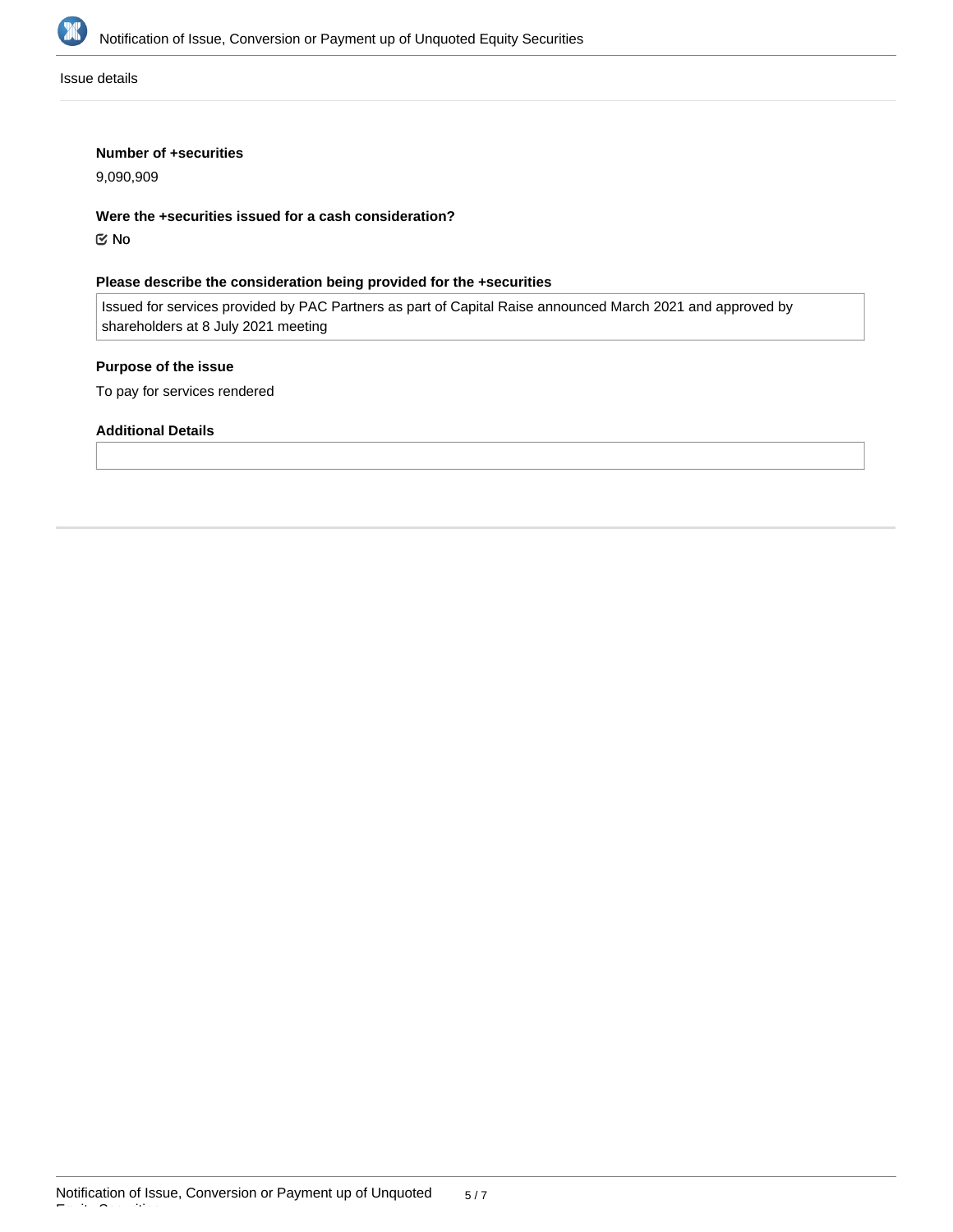

Part 4 - +Securities on issue

| Following the issue, conversion or payment up of the +securities the subject of this application, the +securities of<br>the entity will comprise:<br>(A discrepancy in these figures compared to your own may be due to a matter of timing if there is more than one<br>application for quotation/issuance currently with ASX for processing.) |                                                |  |  |
|------------------------------------------------------------------------------------------------------------------------------------------------------------------------------------------------------------------------------------------------------------------------------------------------------------------------------------------------|------------------------------------------------|--|--|
| 4.1 Quoted +Securities (Total number of each +class of +securities quoted)                                                                                                                                                                                                                                                                     |                                                |  |  |
| ASX + security code and description                                                                                                                                                                                                                                                                                                            | Total number of<br>+securities on issue        |  |  |
| IVZ : ORDINARY FULLY PAID                                                                                                                                                                                                                                                                                                                      | 746,511,704                                    |  |  |
| 4.2 Unquoted +Securities (Total number of each +class of +securities issued but not quoted on ASX)                                                                                                                                                                                                                                             |                                                |  |  |
| ASX +security code and description                                                                                                                                                                                                                                                                                                             | <b>Total number of</b><br>+securities on issue |  |  |
| IVZAK : OPTION EXPIRING VARIOUS DATES EX VARIOUS PRICES                                                                                                                                                                                                                                                                                        | 43,445,703                                     |  |  |

IVZAM : OPTION EXPIRING 30-MAR-2024 EX \$0.17 32,696,623

IVZAN : OPTION EXPIRING 23-Jul-2024 EX \$0.2355 12,000,000 12,000,000